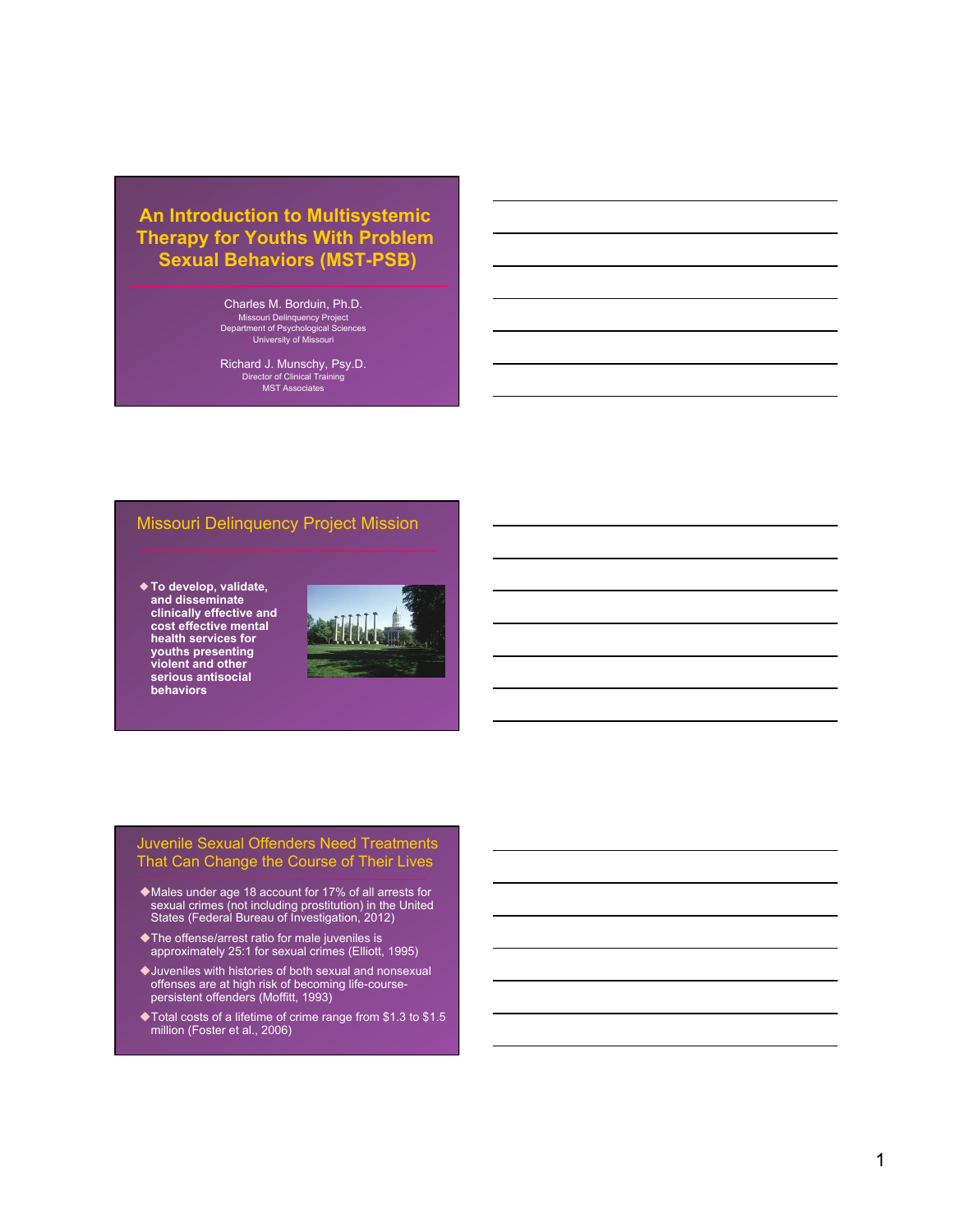#### Juvenile Sexual Offender Treatment: Focus on the Individual Youth

- ◆ Safer Society (2009) identified 494 juvenile sexual offender programs that together treat 10,000+ youths/year in the US
- <sup>u</sup>Most programs focus exclusively on altering youths' individual characteristics and are patterned after cognitive-behavioral interventions with adult sexual offenders
- uPrograms often use individual and group therapies and include sex-offender-specific modules (i.e., deviant arousal reduction, cognitive restructuring, empathy training, relapse prevention)
- ◆ These treatment programs usually last 12 to 24 months and are delivered in residential (44%) or outpatient settings (56%)

#### Juvenile Sexual Offender Treatment: Is it Clinically Effective?

- ◆ Studies (*n* = 3) examining sex-offender-specific cognitivebehavioral treatment for juveniles have failed to use randomized designs
- ◆ Even so, results from these studies are not encouraging & show only small between-groups differences in sexual recidivism & even worse outcomes for general recidivism (Hanson et al., 2002; Letourneau & Borduin, 2008)
- ◆ To date, individually oriented treatment approaches for juvenile sexual offenders have little empirical support

#### Juvenile Sexual Offender Treatment: Is it Cost Effective?

- ◆ Considerable financial resources are being devoted to individually oriented treatments (which have little evidence of clinical effectiveness) in both residential and outpatient settings
- ◆ For example, South Carolina Medicaid reimburses from \$91,250 (at \$250 per day per youth, minimum length of stay approximately 12 months) to \$219,000 (24 months at \$300 per day per youth) for residential treatment of juvenile sexual offenders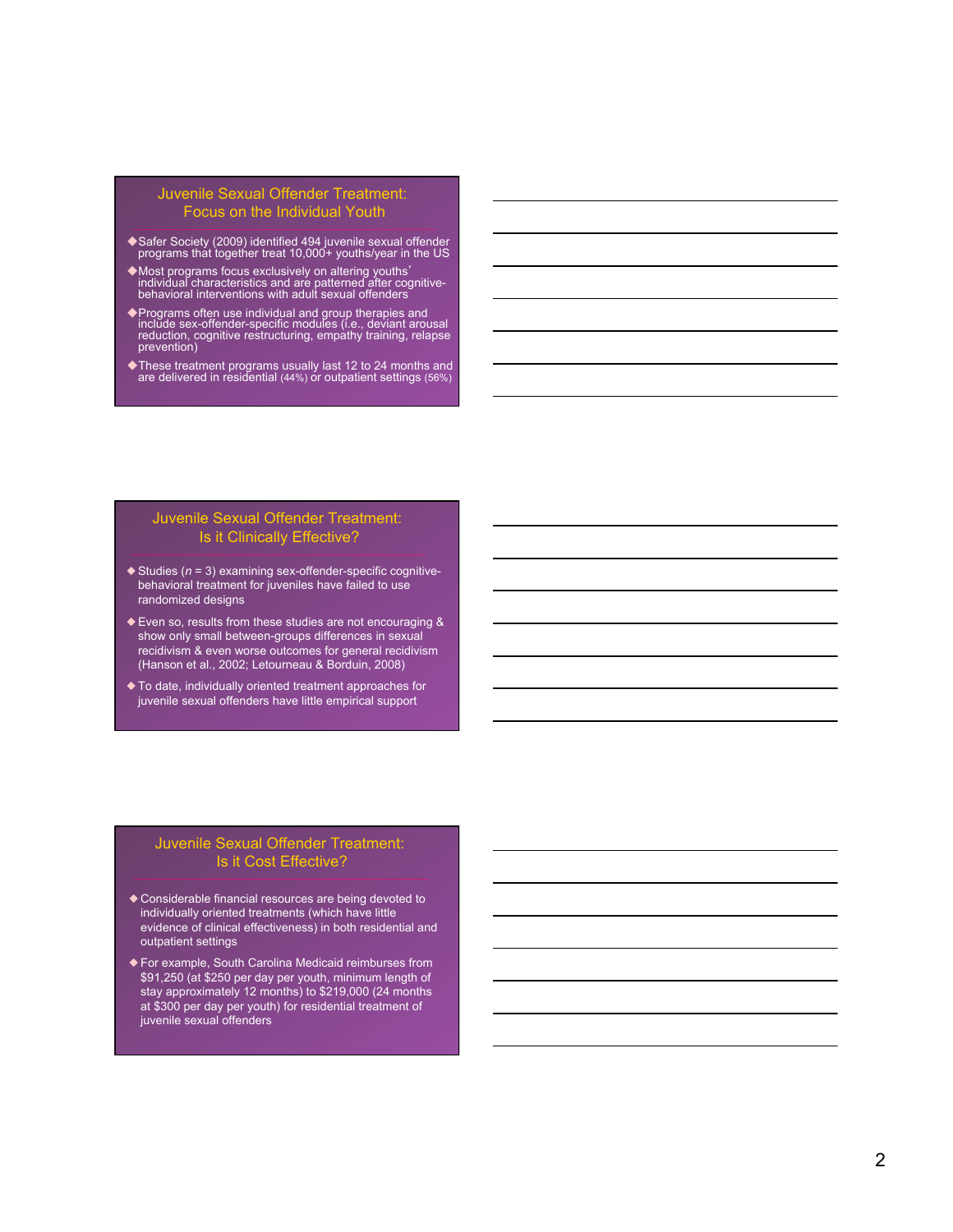#### Juvenile Sexual Offender Treatment: Are There Other Reasons for Concern?

- ◆ Treatment seldom adheres to the principle of least restrictive setting and is delivered with minimal ecological validity
- ◆ Treatment seldom considers developmental differences between juvenile and adult sex offenders
- ◆ Usual treatment bears little resemblance to effective treatments for other serious antisocial behaviors
- ◆ Concerns about potential iatrogenic effects of usual treatment abound (Chaffin, 1998; Dodge et al., 2006)

**Are Juvenile Sexual Offenders Different from Other Juvenile Offenders?**



#### Correlates of Juvenile Sexual Offending

**Most studies have methodological limitations, but findings suggest that multiple risk factors are linked with youth sexual offending:** 

- u Individual youth characteristics (e.g., internalizing and externalizing problems, atypical sexual interests, sexual abuse history)
- $\triangle$  Family relations (e.g., low warmth, high conflict, low monitoring)
- ◆ Caregiver functioning (e.g., spousal violence, substance abuse)
- $\blacklozenge$  Peer relations (e.g., immaturity, involvement with deviant peers)
- ◆ School performance (e.g., poor grades, school suspension, learning disabilities)
- <sup>u</sup> Neighborhood characteristics (e.g., high environmental stress, criminal subculture)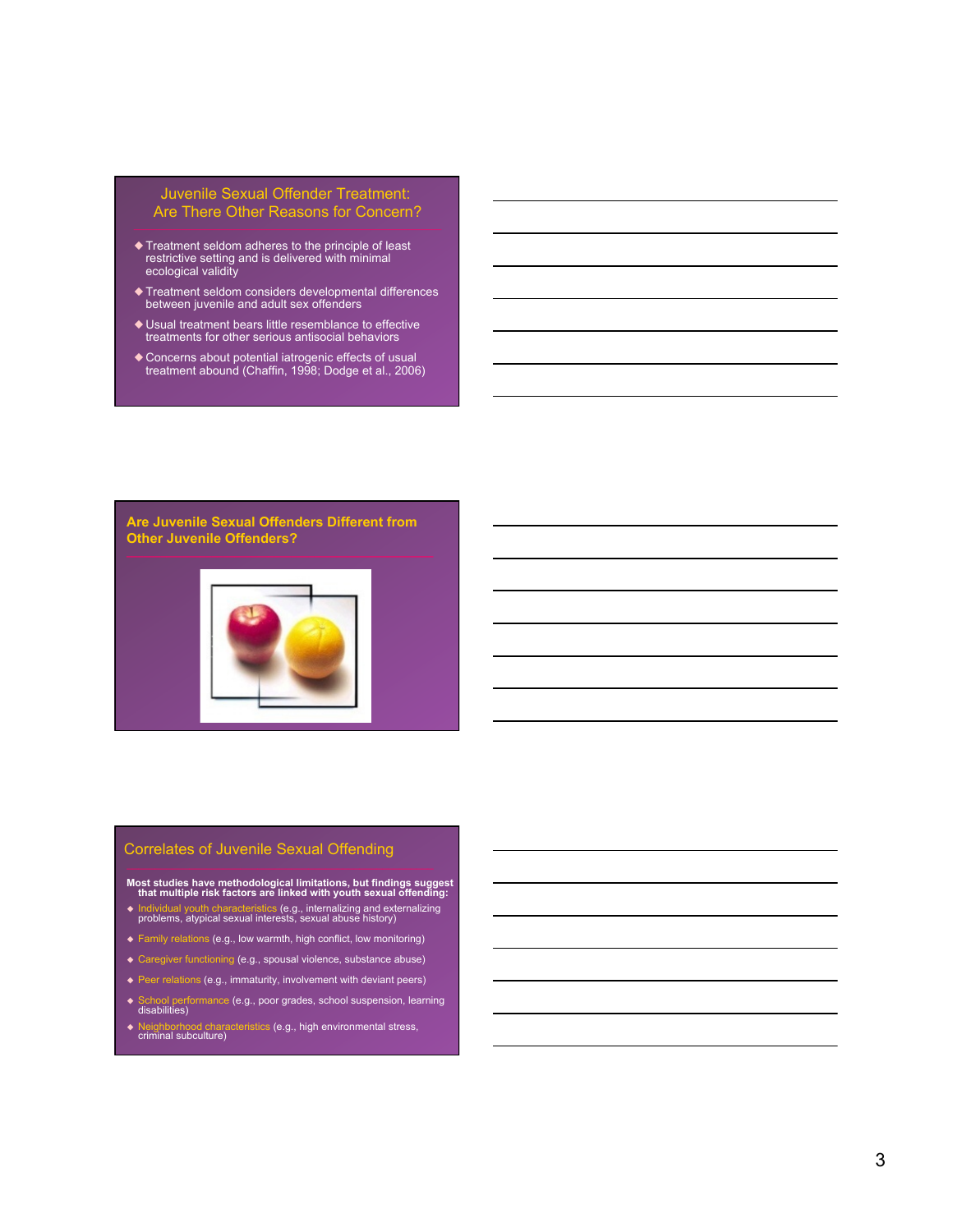#### Comparing Sex Offenders with Other Juvenile

Offenders (Ronis & Borduin, 2007)

- ◆ **115 adolescents, divided into 5 demographically matched groups:** ◆ sexual offenders with peer/adult victims (i.e., sexual assault, rape) →<br>● sexual offenders with younger child victims (i.e., molestation)
	-
	- ◆ nonsexual offenders with violent crimes (i.e., aggravated assault)<br>◆ nonsexual offenders with nonviolent crimes only (i.e., burglary, auto theft)<br>◆ nondelinquent adolescents (i.e., no history of arrests)
	-
- ◆ **Offenders averaged 8.6 arrests; mean age was 14.0 years; 68% were White and 32% African American; 51% were lower SES**
- ◆ **A multiagent, multimethod assessment battery assessed:**
	- youth and parent individual adjustment (i.e., symptoms, behavior problems)
	- ◆ sexual or physical abuse history<br>◆ self-reported and observed family relations
	- youth, parent, and teacher reports of youth peer relations
	- ◆ academic performance (i.e., grades) *Journal of Abnormal Child Psychology,* **2006,** *35, 153-163*

#### Comparing Sex Offenders with Other Juvenile Offenders (continued)

- ◆ Results of between-groups comparisons:
	- $\bullet$  Neither sexual offenders with peer/adult victims nor sexual offenders with child victims evidenced unique problems in their individual adjustment, family relations, peer relations, or academic performance
	- Both groups of sexual offenders shared many common problems with the two groups of nonsexual offenders (across all domains of functioning) relative to nondelinquent youths
- ◆ These and other results (e.g., Van Wijk et al., 2005) suggest that sexual offending and nonsexual offending are linked with multiple common risk factors

#### Antisocial Behavior Trajectories of Juvenile Sexual Perpetrators (Ronis & Borduin, 2013)

- ◆ Examined development of antisocial behavior among youths with histories of sexual aggression
- ◆ 1,725 youths who participated in seven waves of the National Youth Survey (Elliott et al., 1983, 1989)
- ◆ Prospective longitudinal study, assessed antisocial behavior from adolescence through emerging adulthood (ages 11-17 to 18-27)
- ◆ 131 of the participants reported at least one sexually aggressive act (i.e., sexual perpetrators), 605 reported at least one serious nonsexual antisocial act (i.e., nonsexual perpetrators)
- ◆ Growth mixture modeling revealed:
	-
	- Three antisocial behavior trajectories (i.e., low, moderate, and chronic)<br>• Sexual perpetrators had same trajectories as nonsexual perpetrators<br>• Each trajectory had similar proportions of sexual and nonsexual perpetra
- ◆ Findings suggest problem sexual behaviors have similar development to other serious antisocial behaviors *Psychology of Violence,* **2013,** *3, 367-380.*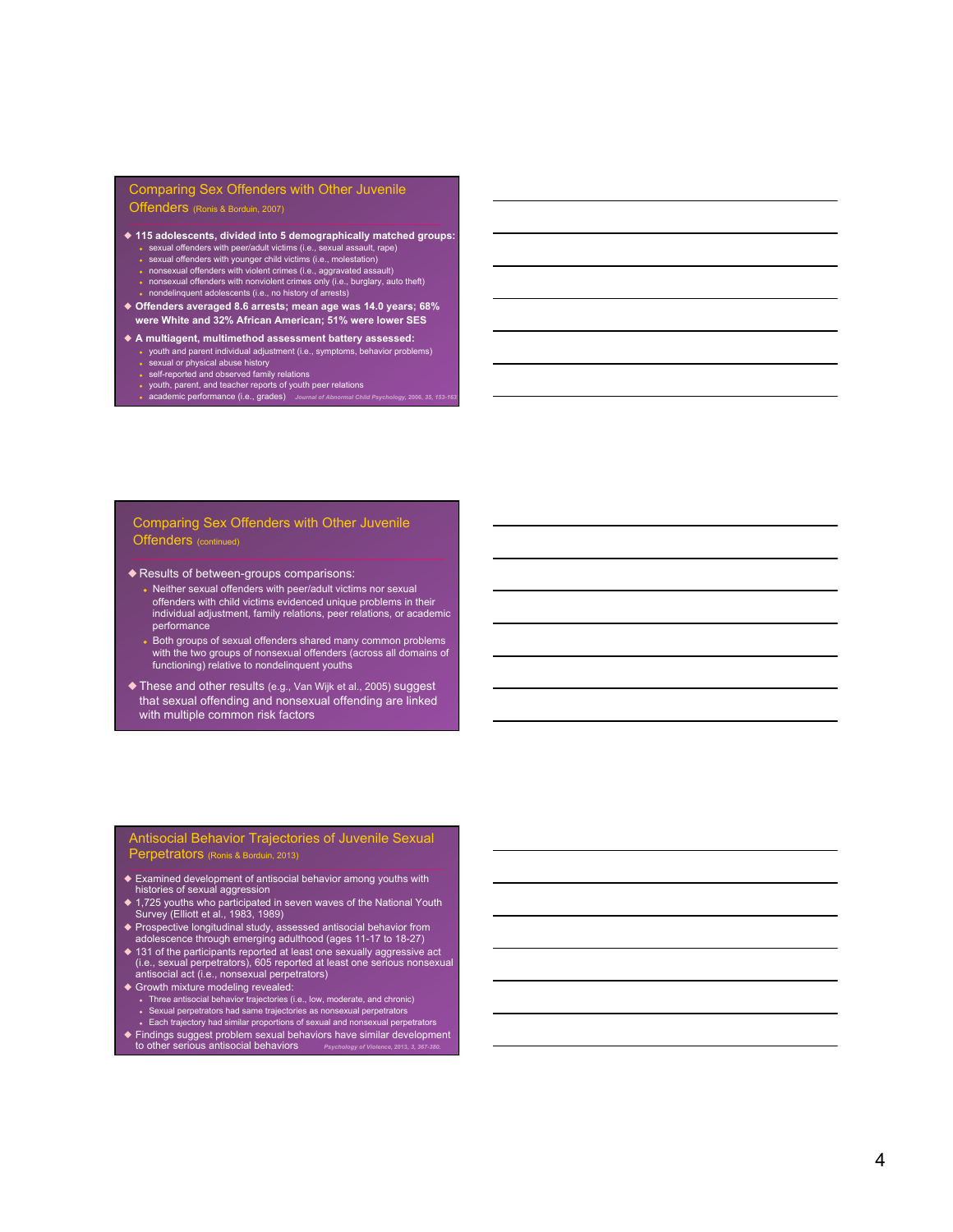



# Implications of Research Findings for the Design of Effective Interventions

- ◆ Because the correlates and causes of juvenile sexual offending and those of other forms of juvenile offending may be more similar than dissimilar, effective treatments for delinquency (e.g., Multisystemic Therapy) hold promise in treating juvenile sexual offenders
- ◆ Prevailing treatment models (i.e., cognitive-behavioral approaches) address few of the correlates/causes of juvenile sexual offending and do little to promote youths' competencies in real world settings

#### International Assn for the Treatment of Sexual Offenders: Principles of Care for Juvenile Sexual Offenders (2006)

- Youth are best understood within their family and social contexts
- Assessment and treatment should be developmentally based
- Assessment and treatment should focus on the youth's strengths
- The development of sexual interest and orientation is dynamic
- ◆ Youth sex offenders are a diverse population and should not be treated with a "one size fits all" approach
- Treatment should be **broad-based and comprehensive**
- The youth and family should be treated with respect and dignity ◆ Sexual offender registries and community notification should not be applied to youths
- Effective interventions result from research guided by specialized clinical experience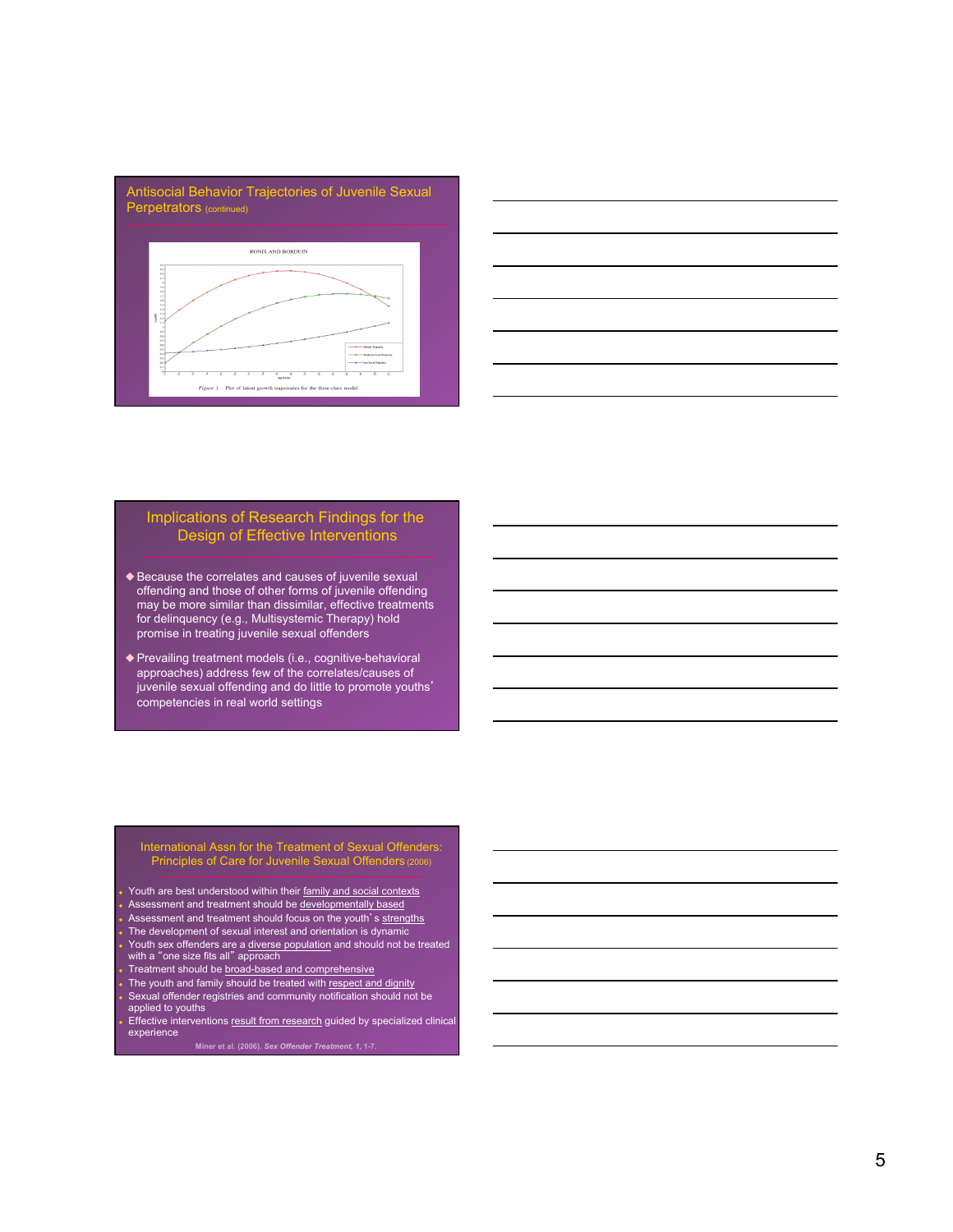# What is Multisystemic Therapy (MST)?

- ◆ An intensive family-based treatment aimed at decreasing youth problems and preventing costly out-of-home placements
- ◆ Addresses known causes of antisocial behavior comprehensively --<br>at youth, family, peer, school, and community levels
- ◆ Provides treatment where problems occur -- in homes, schools, and neighborhoods
- ◆ Integrates evidence-based interventions
- ◆ Views caregivers as central to achieving favorable outcomes for their youth -- resources are devoted to empowering caregivers to be more effective with their adolescents
- ◆ Uses an intensive quality assurance system to support MST program fidelity and youth outcomes





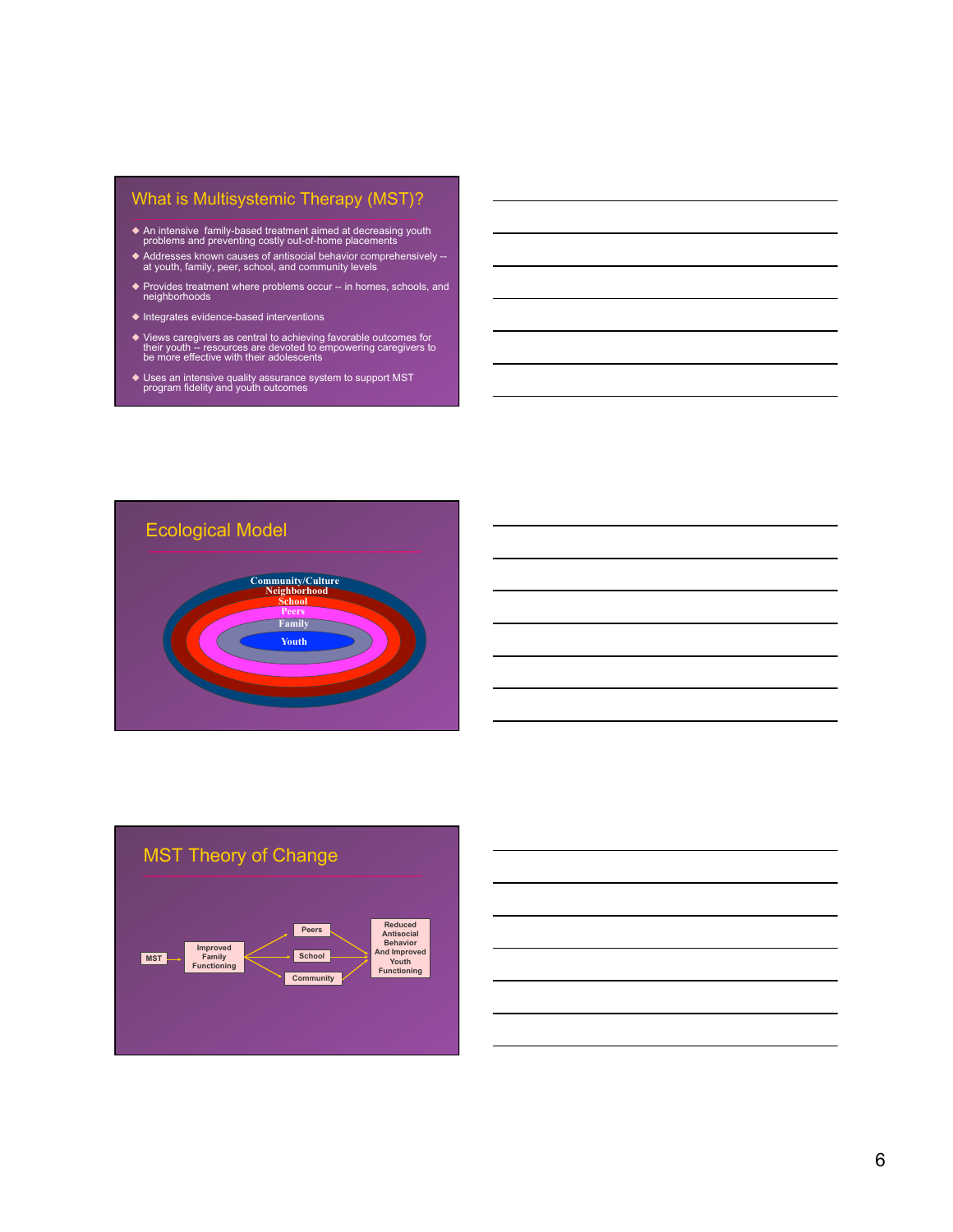# Principles of MST

- 1. Finding the Fit
- 2. Positive & Strength-Focused
- 3. Increasing Responsibility
- 4. Present-Focused, Action-Oriented, & Well-Defined

**Specified in Henggeler, Schoenwald, Borduin, Rowland, & Cunningham, 2009 – Guilford Press** 

- 5. Targeting Sequences of Behavior
- 6. Developmentally Appropriate
- 7. Continuous Effort
- 8. Evaluation & Accountability
- 9. Generalization

Findings from Randomized Efficacy and Effectiveness Studies of MST With Problem Sexual Behavior Youths (MST-PSB)

# Study 1

Borduin, Henggeler, Blaske, and Stein (1990)

*International Journal of Offender Therapy and Comparative Criminology, 34,* **105-114.**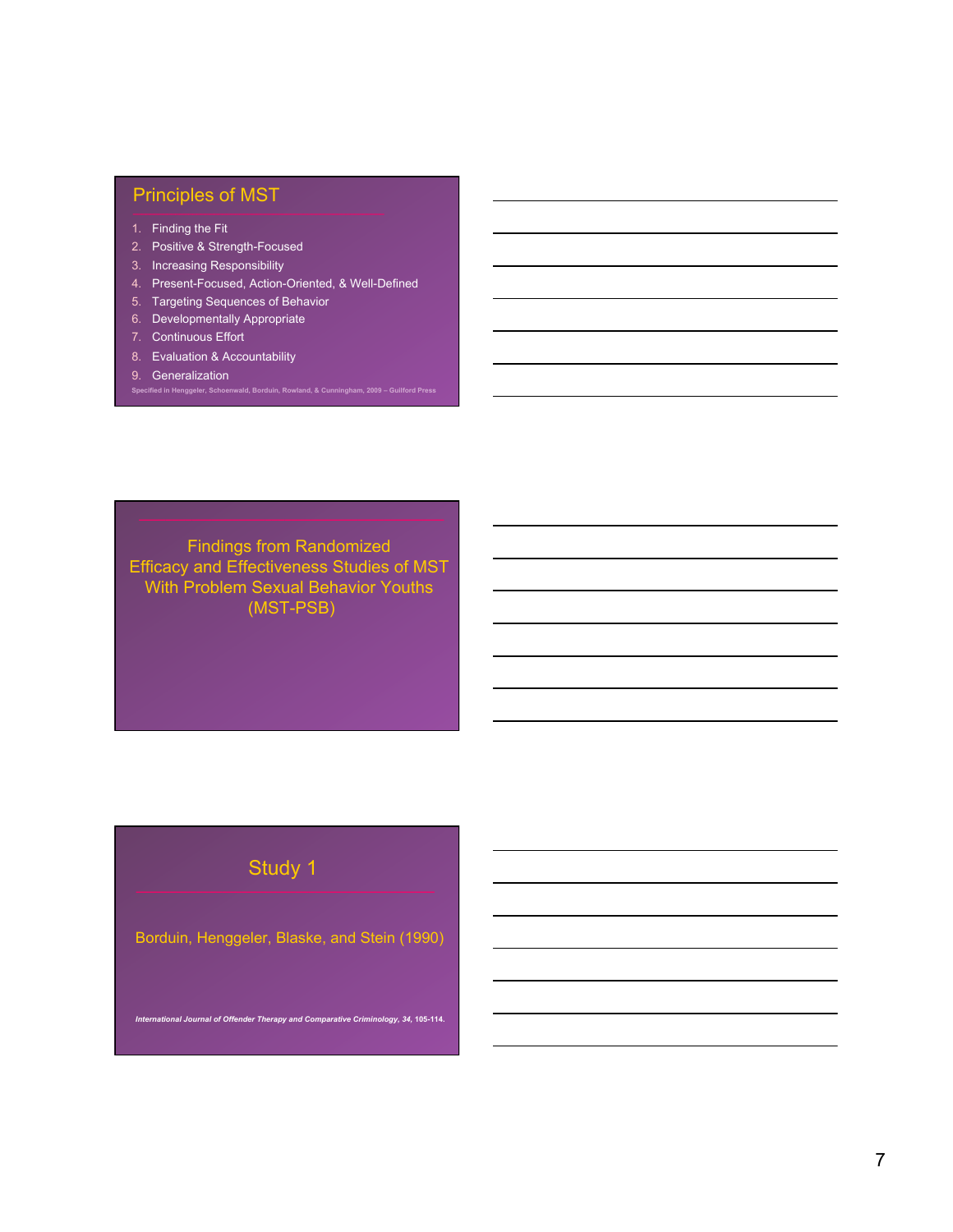# Sample Characteristics

- ◆ **16 male sexual offenders and their families participated**
- ◆ **Most of the offenders had at least 2 arrests for sexual offenses (69% involving rape or sexual assault, 31% molestation) and all had been previously incarcerated**
- ◆ **Offenders averaged 4.1 arrests for sexual and other criminal offenses combined**
- ◆ **Mean age of youths was 14.2 years; 62.5% were White and 37.5% were African American; 69% lived with one parent**

# **Design**

#### **Random assignment to:**

◆ Multisystemic Therapy or

◆ Individual Counseling

#### **Average treatment length:**

- § Multisystemic Therapy = 37 hours
- § Individual Counseling = 45 hours

# Results of 3-Year Follow-Up

|                              | <b>Total Arrests</b>   |                       |
|------------------------------|------------------------|-----------------------|
|                              | <b>Sexual Offenses</b> | <b>Other Offenses</b> |
| <b>Multisystemic Therapy</b> | 1(12.5%)               | 5(25%)                |
| <b>Individual Counseling</b> | 13 (75%)               | 18 (50%)              |
|                              |                        |                       |
|                              |                        |                       |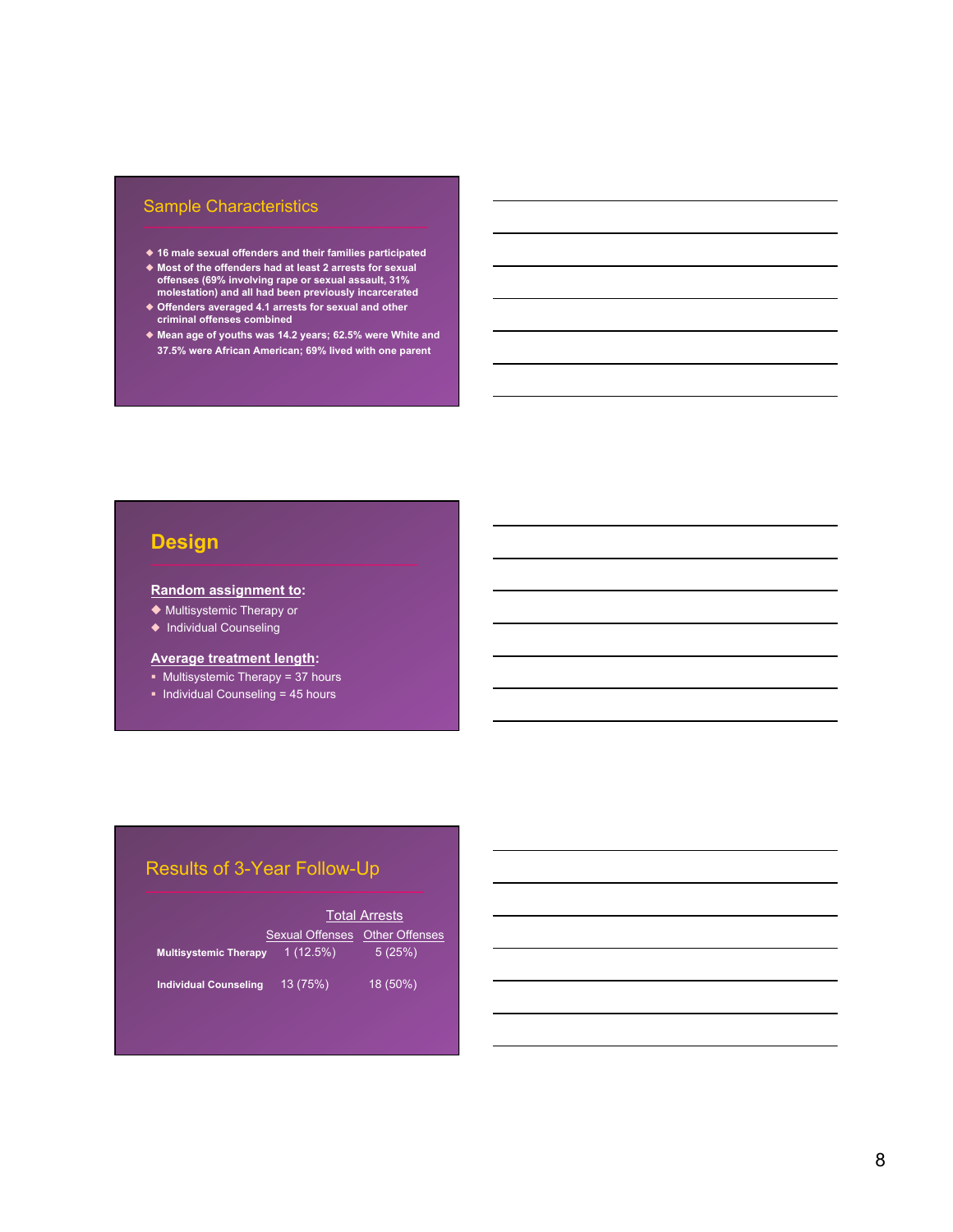# Incarceration at Time of 3-Year Follow-Up

- ◆ 0 of 8 of youths who received Multisystemic **Therapy**
- ◆ 3 of 8 (37.5%) of youths who received Individual Counseling

# Study 2

Borduin, Schaeffer, and Heiblum (2009)

*Journal of Consulting and Clinical Psychology, 77,* **26-37.** 

# Sample Characteristics

- ◆ 48 sexual offenders and their families participated
	- ◆24 had one or more arrests for sexual offenses against peer or adult victims (i.e., sexual assault, rape)
	- ◆24 had one or more arrests for sexual offenses against younger (by 3 or more years) child victims (i.e., molestation)
- ◆ Youths averaged 4.3 arrests (all offenses)
- ◆ Mean age of youths was 14.0 years; 66.7% were White and 33.3% were African American; 70.8% lived with one parent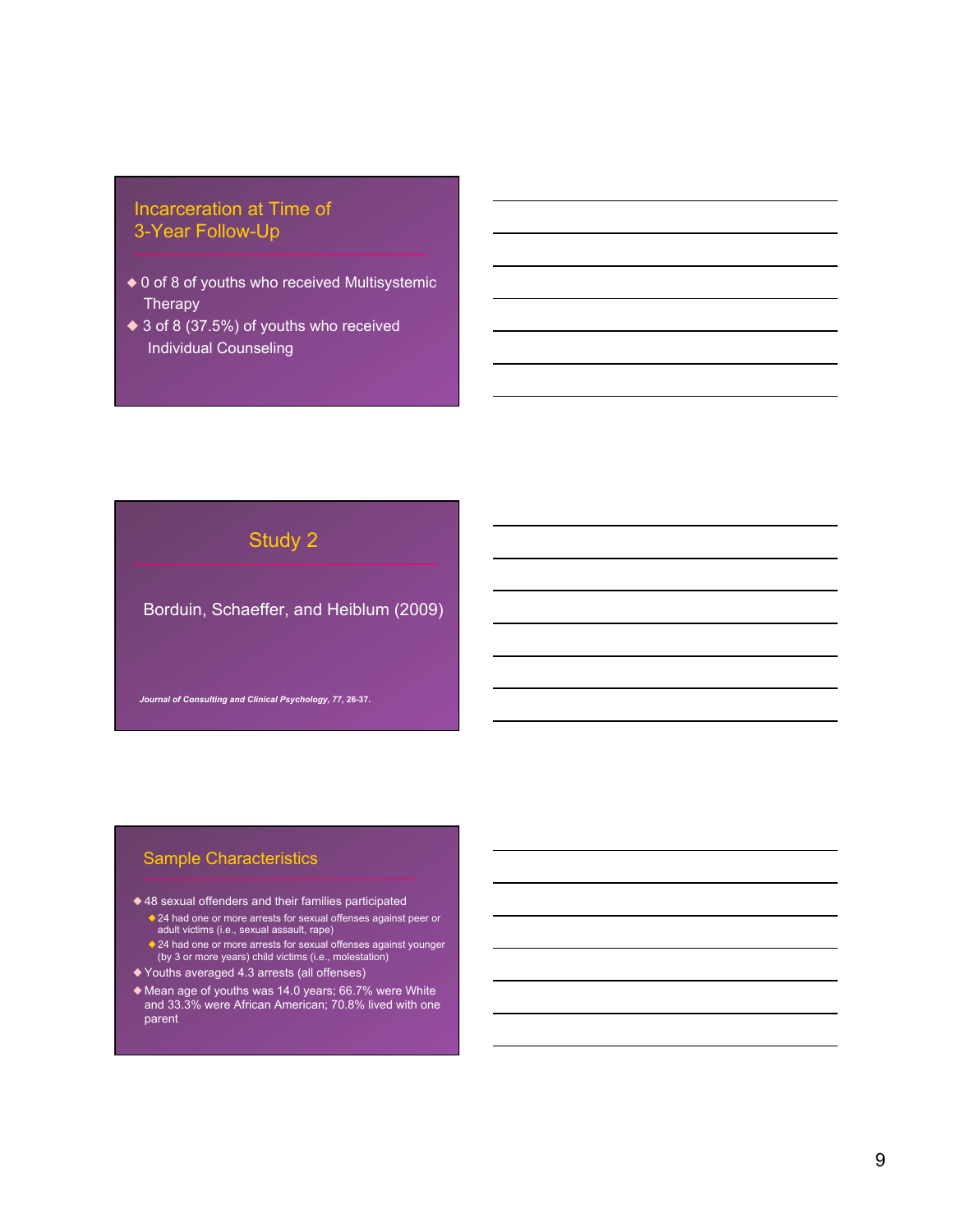# **Method**

#### **Design:**

- ◆ Pretest--posttest control group design
- ◆ Eligible youths were randomly assigned to MST-PSB or usual services (sex-offender-specific, cognitivebehavioral group and individual therapy)
- ◆ Average length of MST-PSB = 30.8 weeks
- ◆ Follow-up into early adulthood (*M* age = 23.4 years)
- **Multiagent, multimethod battery used to assess:**
- ◆ Instrumental outcomes (youth, family, peer, school)
- ◆ Ultimate outcomes (criminal activity, incarceration)

#### Instrumental Outcomes at Posttreatment

**MST-PSB was significantly more effective at:** 

- u**Decreasing behavior problems in youth**
- u**Decreasing youth criminal offending (self-reported)**
- u**Decreasing parent and youth symptoms**
- u**Increasing family cohesion and adaptability**
- u**Decreasing youth association with deviant peers**
- u**Increasing youth emotional bonding and social maturity in relations with prosocial peers**
- ◆ Decreasing youth aggression in relations with peers
- ◆ Improving youth grades in school

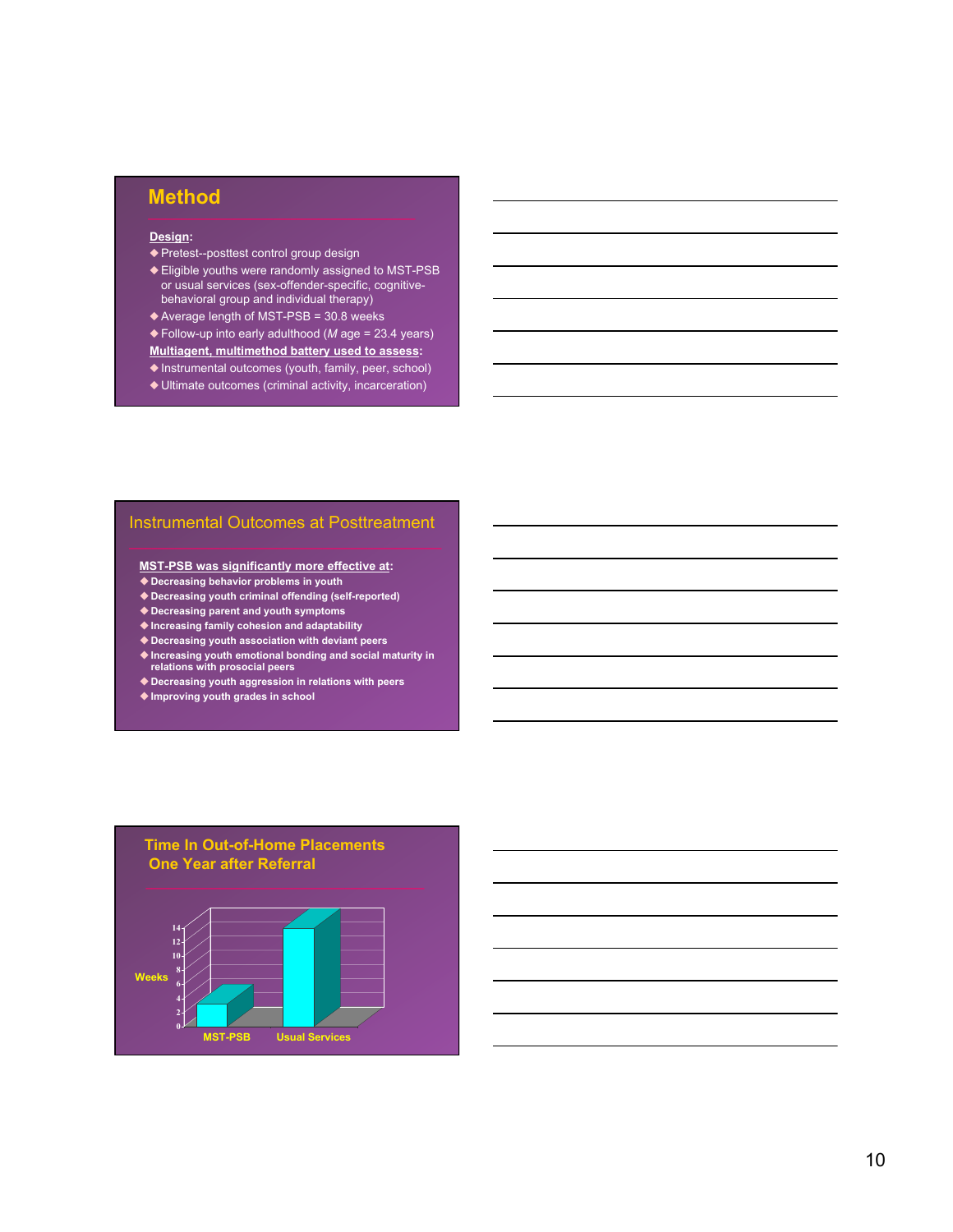## Short-Term Costs: Out-of-Home Placements One Year After Referral

- Based on the Missouri Division of Youth Services (DYS) Secure-Care Program
- § Program cost per day is \$144.19

#### Placement Cost (Per Youth)

-MST-PSB \$ 3,244.28 -Usual Services \$ 14,058.53

#### Arrest and Incarceration Outcomes at 8.9-Year Follow-Up

#### **MST-PSB was significantly more effective at:**

◆Preventing sexual offending (recidivism was 8.3% for MST-PSB vs. 45.8% for usual services) ◆Preventing other criminal offending (29.2% vs.

- 58.3%)
- ◆Decreasing days incarcerated during adulthood (by 80%)





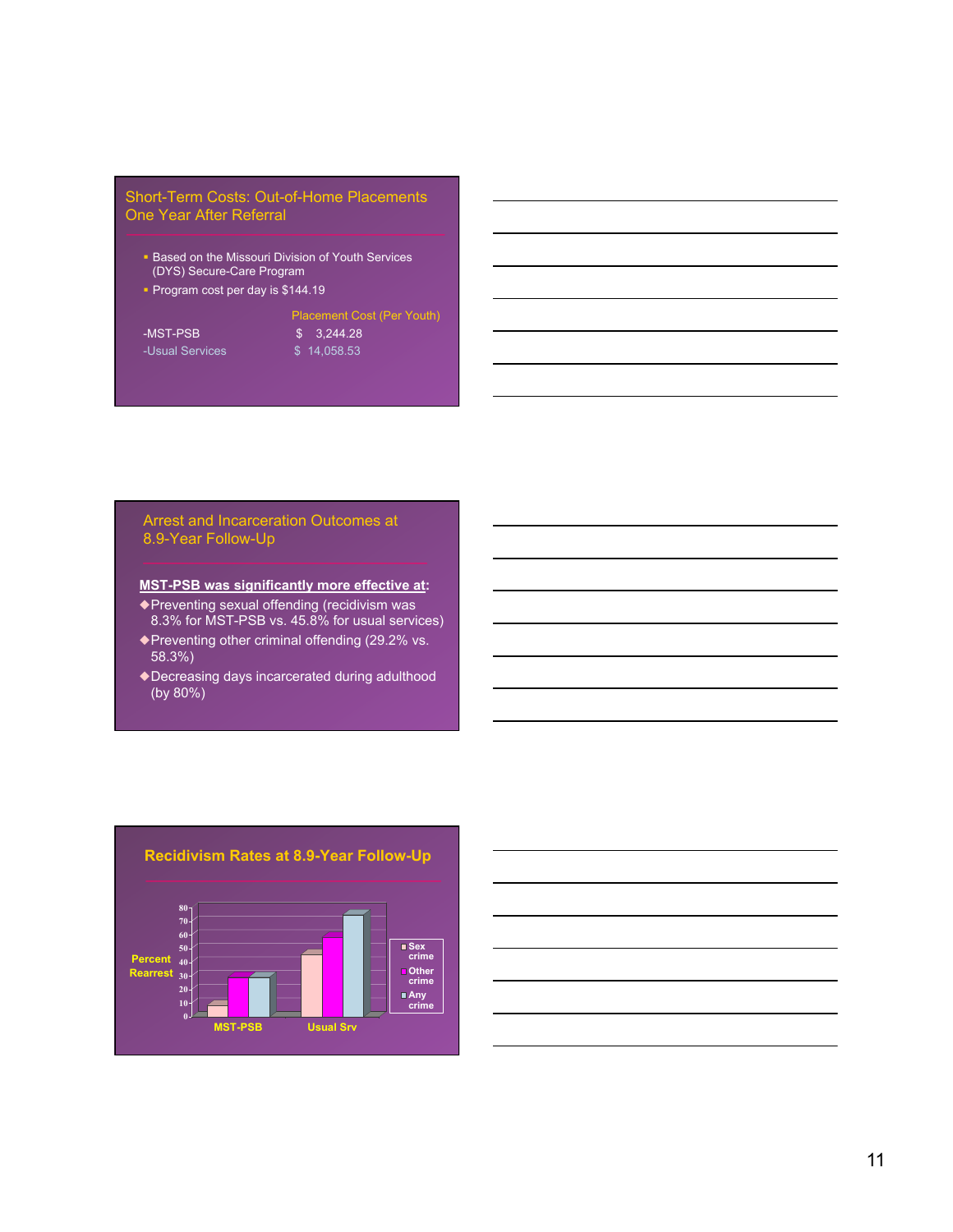



# Does Clinically Effective = Cost Effective?

- ◆ Study examined cost-benefits to taxpayers and crime victims at 8.9-year follow-up of juvenile sexual offenders treated in Borduin et al. (2009) clinical trial
- ◆ Based on the Washington State Institute for Public Policy (Aos et al., 2001; Lee et al., 2012) Cost-Benefit Model
- ◆ This model was developed to identify ways to lower crime and lower total costs to taxpayers and crime victims
- ◆ Our estimates reflect Missouri costs to taxpayers and average national costs to crime victims

# **Estimating the Cost of One Criminal Offense**

#### Taxpayer Costs:

- ◆ Police and sheriffs' offices
- ◆ Superior courts and county prosecutors
- ◆ Local adult jails and community supervision
- ◆ Local juvenile detention and supervision
- ◆ State juvenile rehabilitation administration
- ◆ State Department of Corrections
- Crime Victim Costs:

◆ Monetary

◆ Quality of Life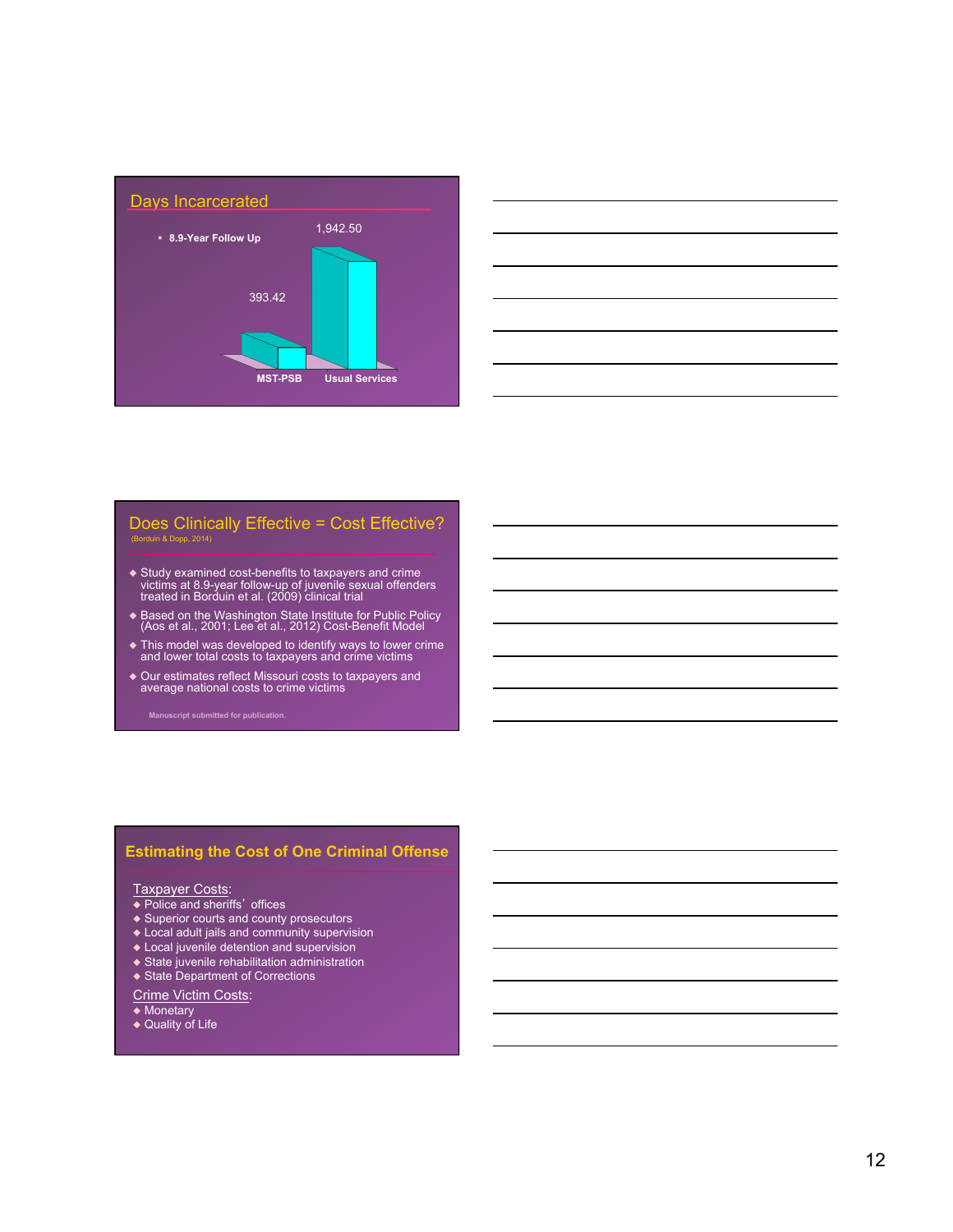# **Estimating the Cost of Treatment Programs**

◆ Personnel

- ◆ Therapists' salaries<br>◆ Supervisor's salary<br>◆ Support staff salaries
- 
- ◆ Operating expenses<br>◆ Rent<br>◆ Utilities
	-
	-
	-
	- ◆ Phone<br>◆ Supplies<br>◆ Therapist travel to homes, schools, etc.
- ◆ Converted to base year 2013 dollars

#### MST-PSB Cost Savings Per Offender at 8.9- Year Follow-Up

|                      | Offender with<br>Younger Child<br><b>Victim</b> | Offender with<br>Peer or Adult<br><b>Victim</b> | <b>Total</b><br><b>Sample</b> |
|----------------------|-------------------------------------------------|-------------------------------------------------|-------------------------------|
| <b>Taxpayers</b>     | \$83,452                                        | \$165.970                                       | \$124.560                     |
| <b>Crime Victims</b> | \$135,260                                       | \$480.158                                       | \$305.440                     |
| Total                | \$225.896                                       | \$653.312                                       | \$437,184                     |

## MST-PSB Benefit-to-Cost Ratio at 8.9- Year Follow-Up

◆The estimated benefit-to-cost ratio for MST-PSB ranges from:

$$
\begin{array}{cc}\n$18.34 & to & $61.86 \\
^{Taxpayer \text{ Benefits}} & \text{Taxpayer \& Crime Victim} \\
\text{Only } & \text{Benerfits} \\
\end{array}
$$

That is, **\$1.00** spent on MST-PSB today can be expected to return **\$18.34** to **\$61.86** to taxpayers and crime victims in the years ahead

13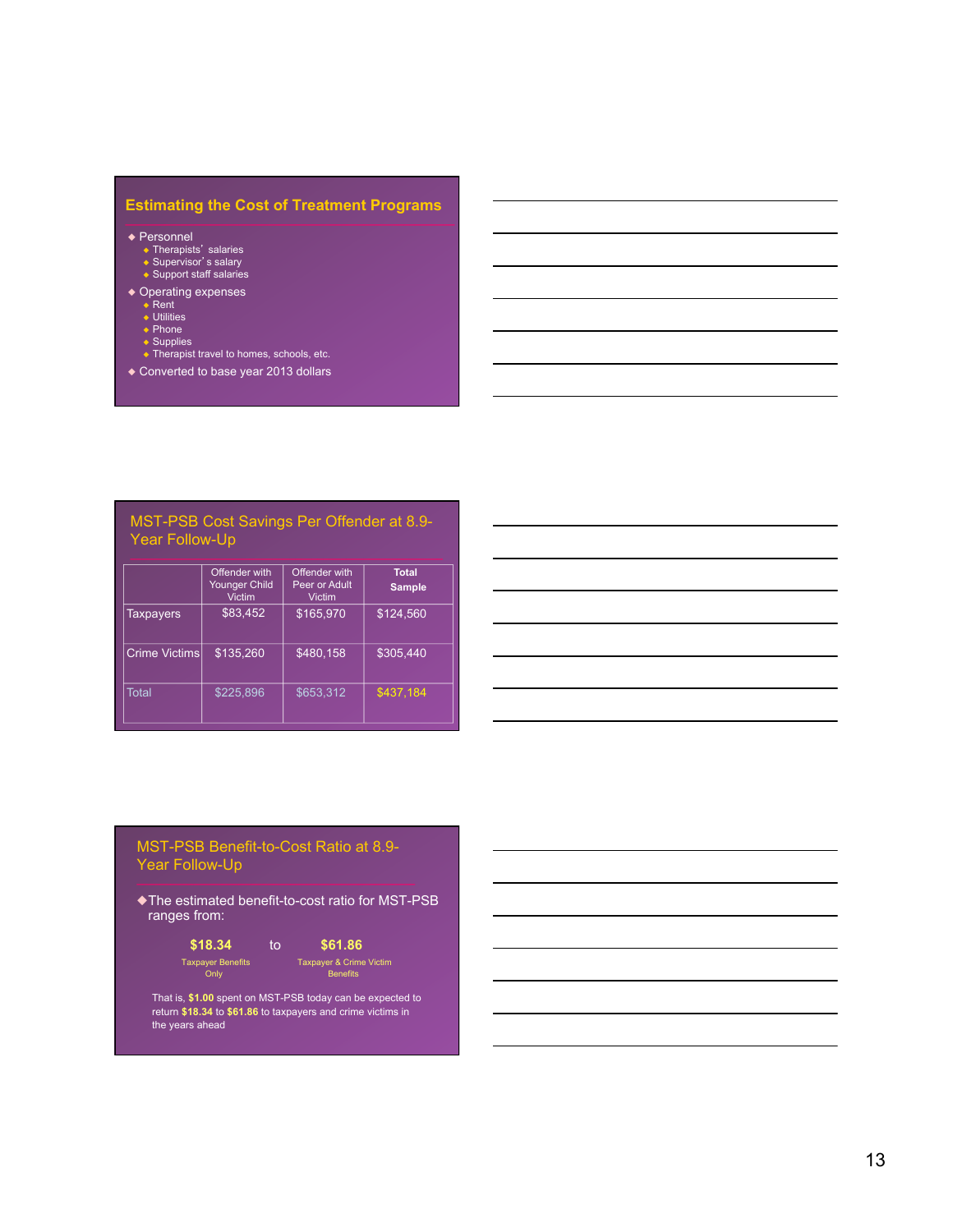#### Study 3: MST-PSB Effectiveness Study with Juvenile Sexual Offenders (Letourneau, Heng



- ◆ Chicago-based study that<br>examined 127 juvenile<br>sexual offenders
- ◆NIMH Funded
- ◆ Random assignment to<br>MST-PSB or usual services

### **MST-PSB Effectiveness Study (continued)**

- ◆Usual Services involved sex-offender-specific outpatient group treatment provided by the Probation Department. Youth returning from detention and from residential treatment were also eligible.
- ◆MST-PSB involved standard MST with additional training on adaptations specific to juvenile sexual offenders and their families.

### Results of 1-Year Follow-Up

- ◆ Outcomes: Relative to usual services participants, MST-PSB<br>participants evidenced:<br>- Reduced delinquency<br>- Reduced sexually inappropriate behavior<br>- Reduced deviant sexual interests<br>- Reduced alcohol and substance use<br>-
	-
	-
	-
	-
- ◆ Mechanisms: MST-PSB effects on youth antisocial behavior and<br>deviant sexual interests/risk behaviors were mediated by caregiver<br>follow-through on discipline practices as well as caregiver<br>disapproval of and concern abou

**Outcomes article (2009):** *Journal of Family Psychology, 23,* **89-102. Mechanisms article (2009):** *Journal of Consulting and Clinical Psychology, 77,* **451-462.**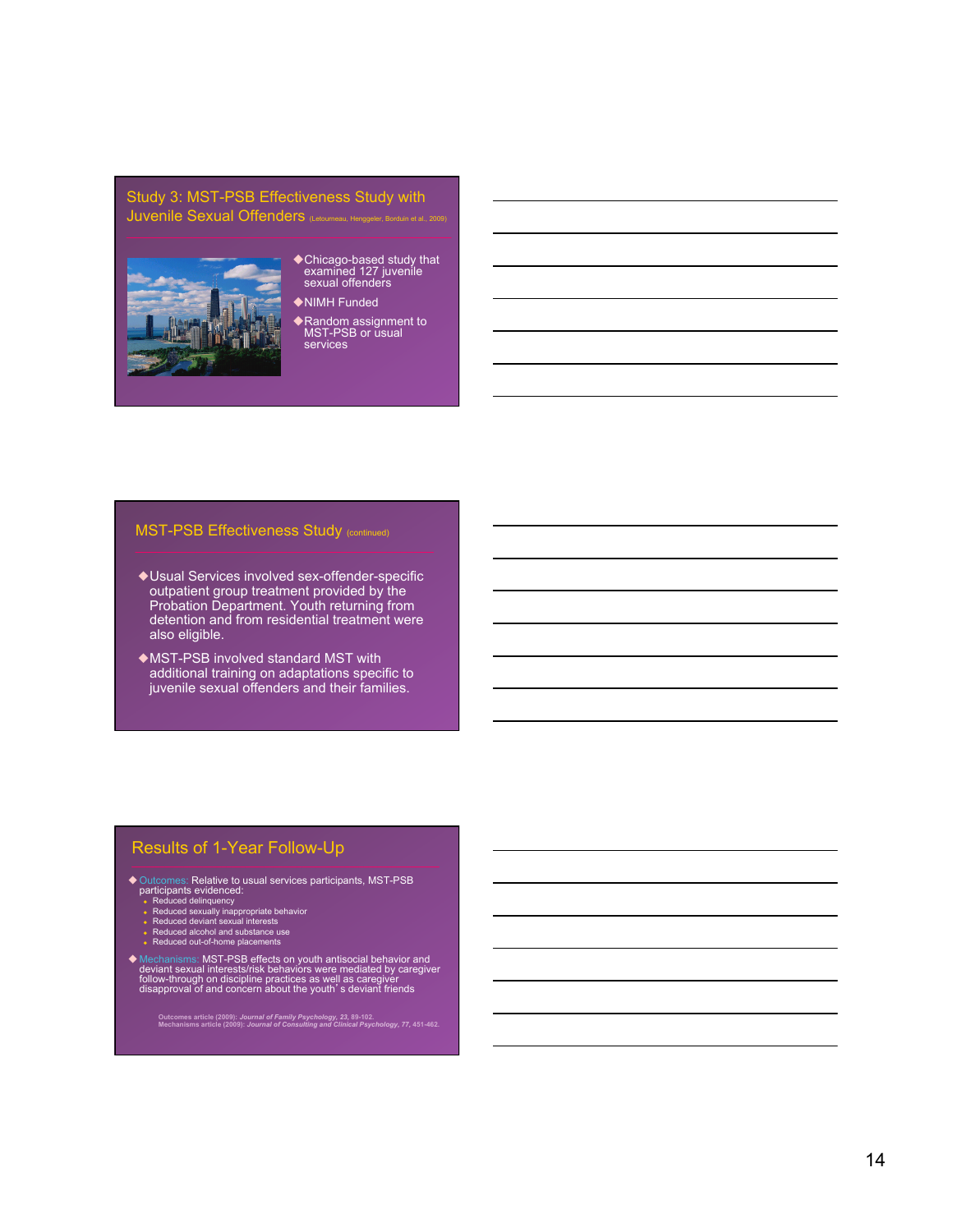# Results of 2-Year Follow-Up (2013)

- $\blacklozenge$  Outcomes: Relative to usual services participants, MST-PSB participants evidenced:
	- Reduced delinquency
	- $\bullet$  Reduced sexually inappropriate behavior
	- $\bullet$  Reduced deviant sexual interests
	- $\bullet$  Reduced out-of-home placements



# Some Likely Reasons for Positive Outcomes Across Three Studies

- MST-PSB targets known correlates of sexual offending in youths: individual factors, family relations, peer relations, school performance, community factors
- MST-PSB is family driven and occurs in the youth's natural environment
- MST-PSB providers are accountable for outcomes
- § MST-PSB is manualized with substantial qualityassurance procedures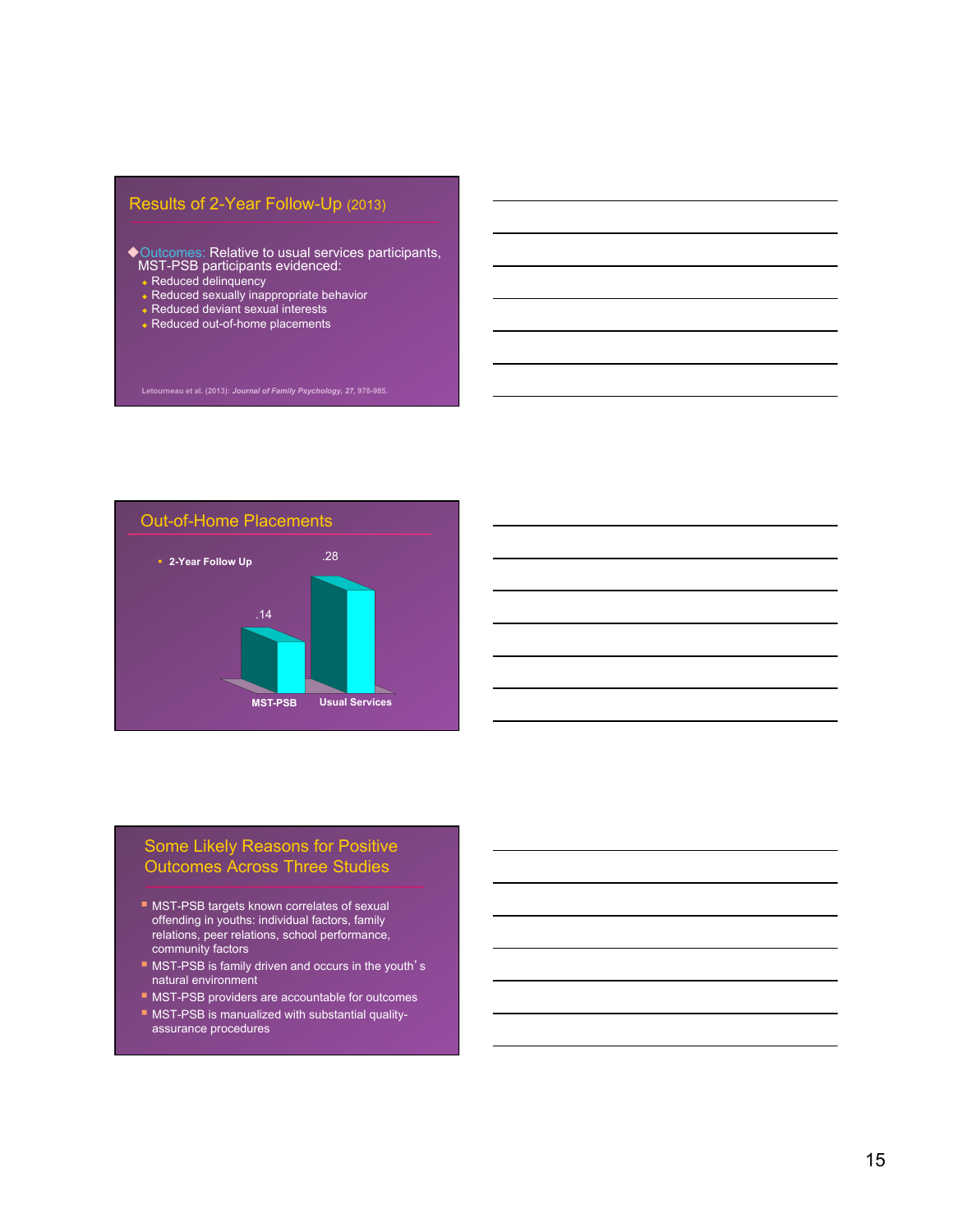#### Transportability Pilots: First Steps in Dissemination



- $\blacklozenge$  To inform future efforts to transport MST adaptations for youths with problem sexual behaviors (including sexual offending) to community-based providers, we began pilot sites across the United States and Europe under close oversight by the adaptation developer.
- $\blacklozenge$  We also evaluated whether we could train 2nd generation experts in the adaptation.

#### **Dissemination of MST-PSB**

- **MST Associates:** Organization focused on helping public and private agencies to achieve positive outcomes through identifying and removing barriers to effective implementation of the MST treatment model with problem sexual behavior youths (MST-PSB)
- ◆ Program structure, specification, and goals
- ◆ Site assessment
- ◆ Outcome measurement systems including tracking of treatment fidelity and adherence

# **Dissemination of MST-PSB**

- **Quality Assurance:** Achieve positive clinical outcomes through the implementation of training and supervision protocols used in the clinical trials of MST-PSB
- ◆ Specified MST and MST-PSB treatment protocols
- ◆ Specified supervisory protocol
- ◆ Specified consultation protocol
- ◆ 5-day orientation training in MST model
- ◆ 2-day training in MST-PSB adaptations
- ◆ Quarterly booster training
- ◆ Clinicians work within MST-PSB teams for peer support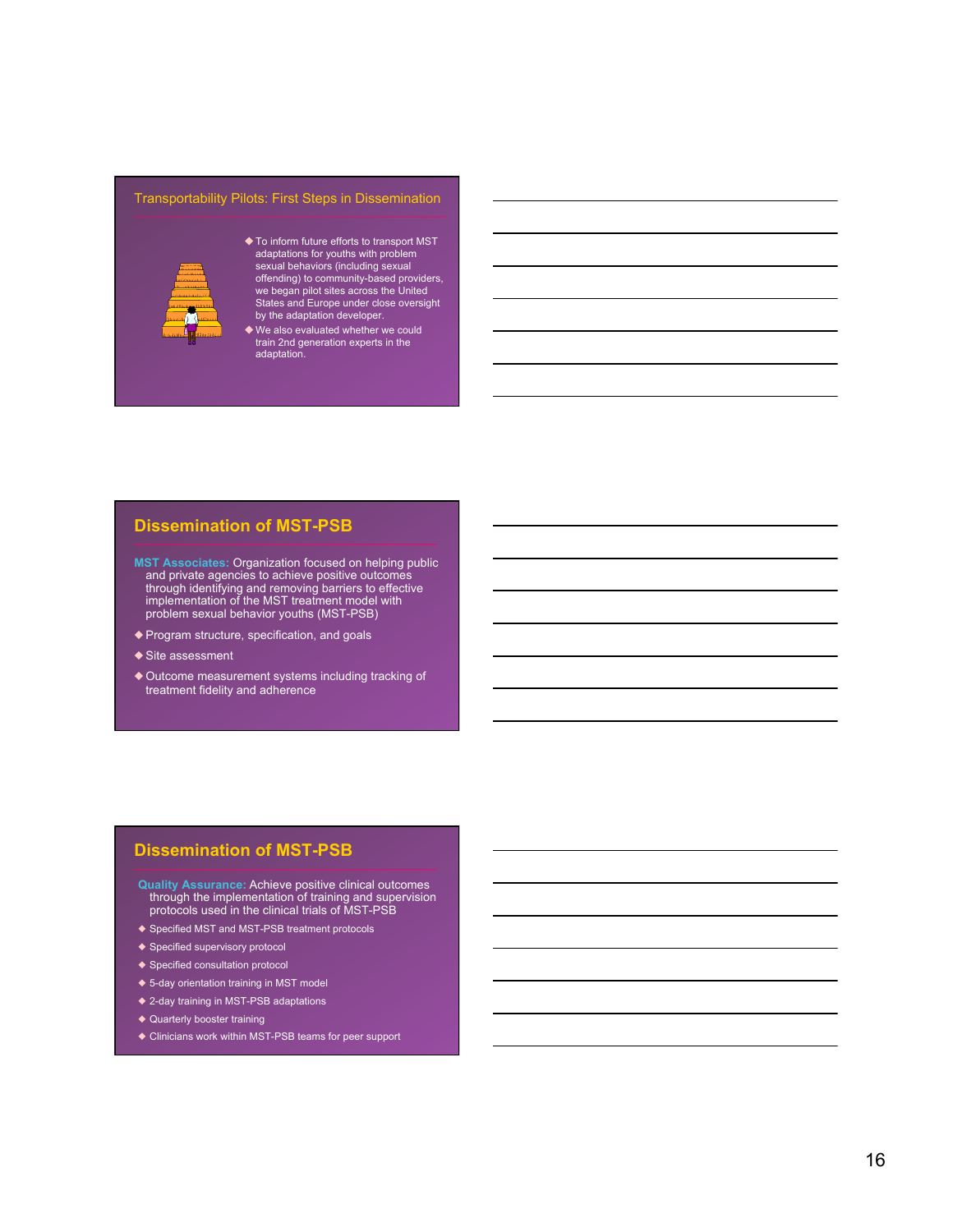#### Dissemination - continued

- ◆ On site clinical supervision from MST-PSB trained supervisor
- ◆ Weekly consultation with MST-PSB expert (conference call)
- ◆ Ongoing consultation to address organizational barriers to program success
- ◆ Standardized adherence ratings from caregiver
- ◆ Expert coding of audiotaped treatment sessions for adherence



# Community-Based Dissemination Efforts: MST-PSB

- \* Arizona, 1 team
- \* Colorado, 3 teams
- \* Connecticut, 4 teams
- \* Maine, 8 teams
- \* Michigan, 3 teams
- \* New Mexico, 2 teams
- \* North Carolina, 1 team
- \* Ohio, 4 teams
- \* Pennsylvania, 5 teams
- \* Washington DC, 1 team
- \* England, 3 teams
- \* Netherlands, 2 teams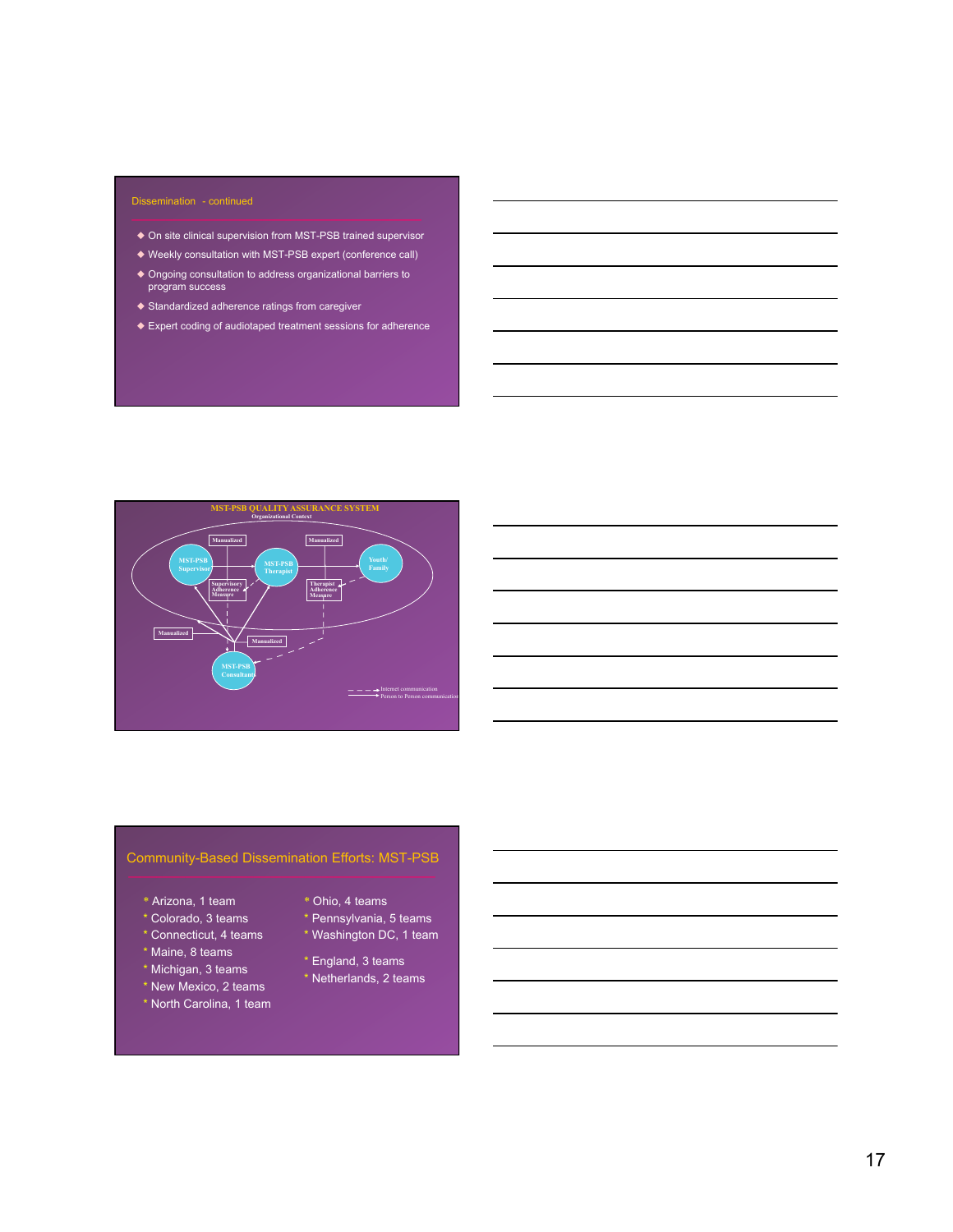



MST-PSB Ultimate Outcomes for Community-Based Providers Over 3-Year Period (12/01/10 to 12/01/13)

- ◆ Percent of PSB youths living at home: 92%
- ◆ Percent of PSB youths in school/working: 93%
- ◆ Percent of PSB youths with no new arrests: 93%

# MST-PSB Recognition

- ◆ SAMHSA Substance Abuse and Mental Health Services Administration's National Registry of Evidence-Based Programs and Practices
- ◆OJJDP Office of Juvenile Justice and Delinquency Prevention Model Program
- ◆ California Evidence-Based Clearinghouse for Child Welfare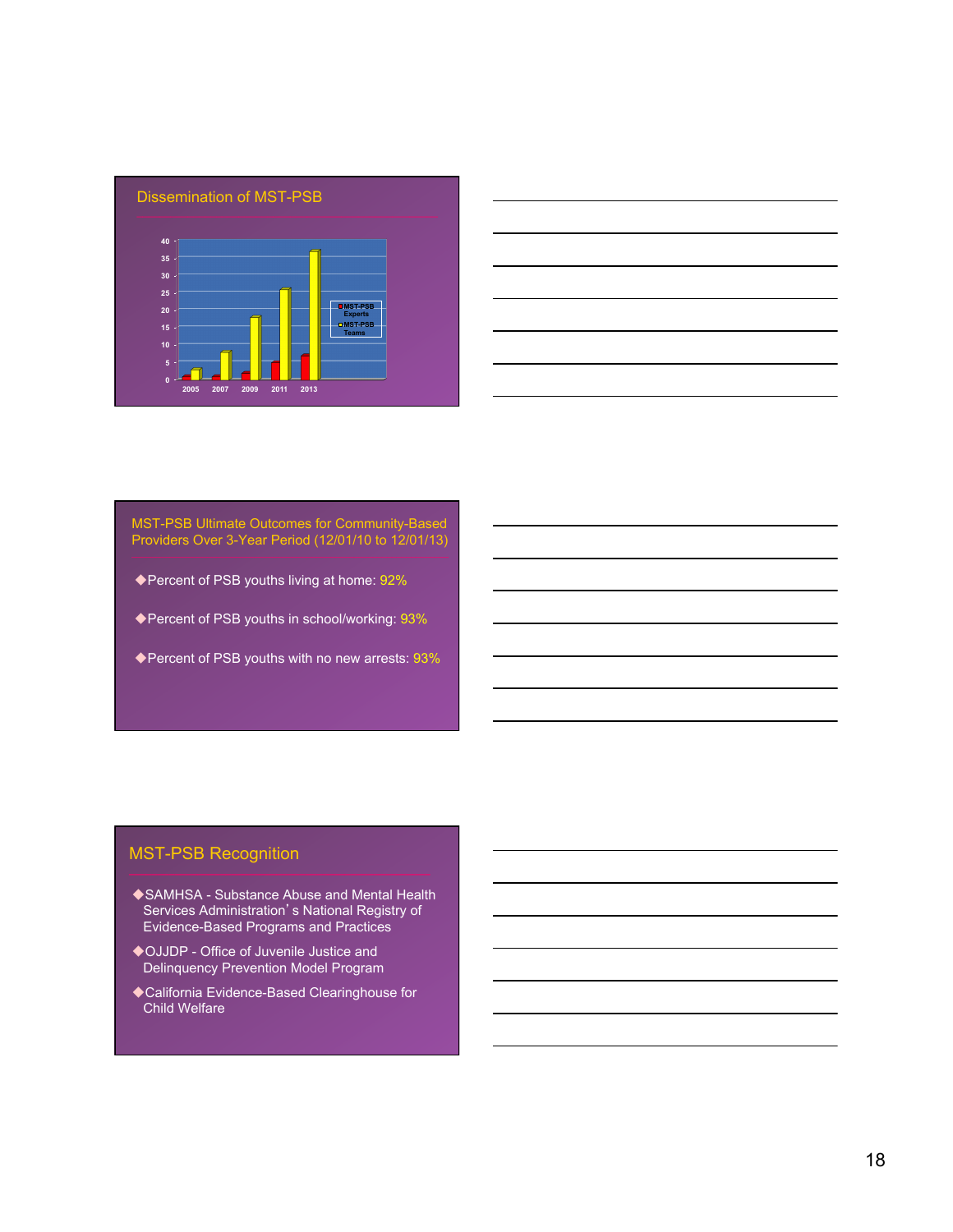| <b>Program Features</b>        |                                   |                                           |  |  |
|--------------------------------|-----------------------------------|-------------------------------------------|--|--|
|                                | <b>MST</b>                        | <b>MST-PSB</b>                            |  |  |
| <b>Treatment Length</b>        | 3-5 months                        | 5-7 months                                |  |  |
| Case Loads                     | 4-6 clients                       | 3-5 clients                               |  |  |
| Stage of<br><b>Development</b> | Proactive<br><b>Dissemination</b> | <b>Mature Transport</b><br>2nd Generation |  |  |



#### Clinical Adaptations of MST for Treating Youths With Problem Sexual Behaviors

- ◆Ensuring Community Safety: Help family and team develop plan for risk reduction and relapse prevention
	- Are sufficient safety rules in place?
	- ◆ **Plans must address safety of victims and potential victims who reside in the same home or the same neighborhood as the juvenile offender**
	- If safety cannot be assured, temporary placement of the<br>youth with kin or in another short-term care setting (e.g.,<br>foster care) may be necessary until caregivers can<br>implement safety procedures and rules

### Clinical Adaptations (continued)

#### ◆Comprehensive Safety Planning

- **Caregivers hold ultimate responsibility for monitoring and managing the youth**'**s behavior**
- ◆ **Each plan is uniquely designed to fit the individual characteristics of the youth (including grooming behaviors if present), his/her offense, family characteristics, and physical environment**
- ◆ **It is critical to ensure the utmost safety (psychological and physical) for all identified victims. Contact between victim and offender should occur only after comprehensive clarification work is done and only when the victim**'**s clinical therapist/advocate deems it appropriate and safe**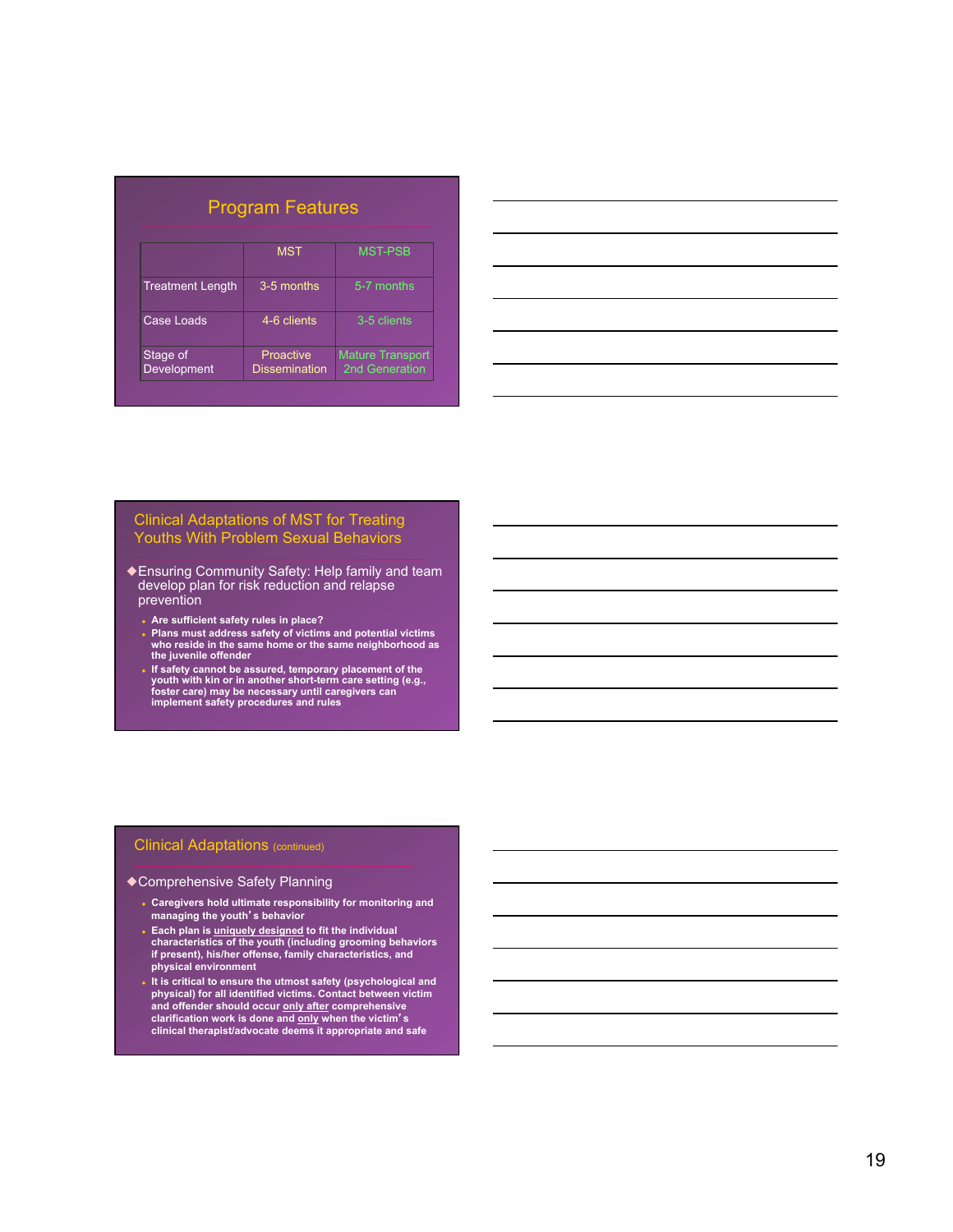#### Clinical Adaptations (continued)

#### ◆The Safety Plan

- ◆ **Should be more than just a set of rules and should include clearly outlined monitoring mechanisms as well as contingencies and next steps if safety is compromised at all**
- ◆ **Should clearly identify who does what, under what circumstances, and in what fashion**
- 
- ◆ **Should include a built-in review process to adjust components accordingly (levels of monitoring, changes in ecology, discovery of new information)**
- ◆ **Should extend across the youth**'**s ecology (home, neighborhood, school, larger community)**

#### **Clinical Adaptations (continued)**

◆Recognizing and Handling Denial: Therapist may need to devote considerable time and effort in helping family members to:

- ◆ **Acknowledge the youth**'**s sexual offense/problem behavior**
- ◆ **Place full responsibility for the offense/problem behavior with the youth, not with the victim or parents**
- **Reduce denial or minimization of the offense/problem behavior by the youth, parents, and sometimes even the victim**

#### **Clinical Adaptations (continued)**

- ◆Thorough Evaluation of the Grooming Process and Cognitive Variables that May Contribute to **Offending** 
	- ◆ **The youth**'**s modus operandi must be identified early in the assessment process**
	- ◆ **Caregivers must be made aware of grooming strategies and must develop rules to effectively circumvent the strategies**
	- A Attitudinal and cognitive factors linked with offending (e.g.,<br>attitudes toward women and children, lack of empathy,<br>thinking errors, sexually inappropriate fantasies and patterns<br>of masturbation) may need to be addresse
	-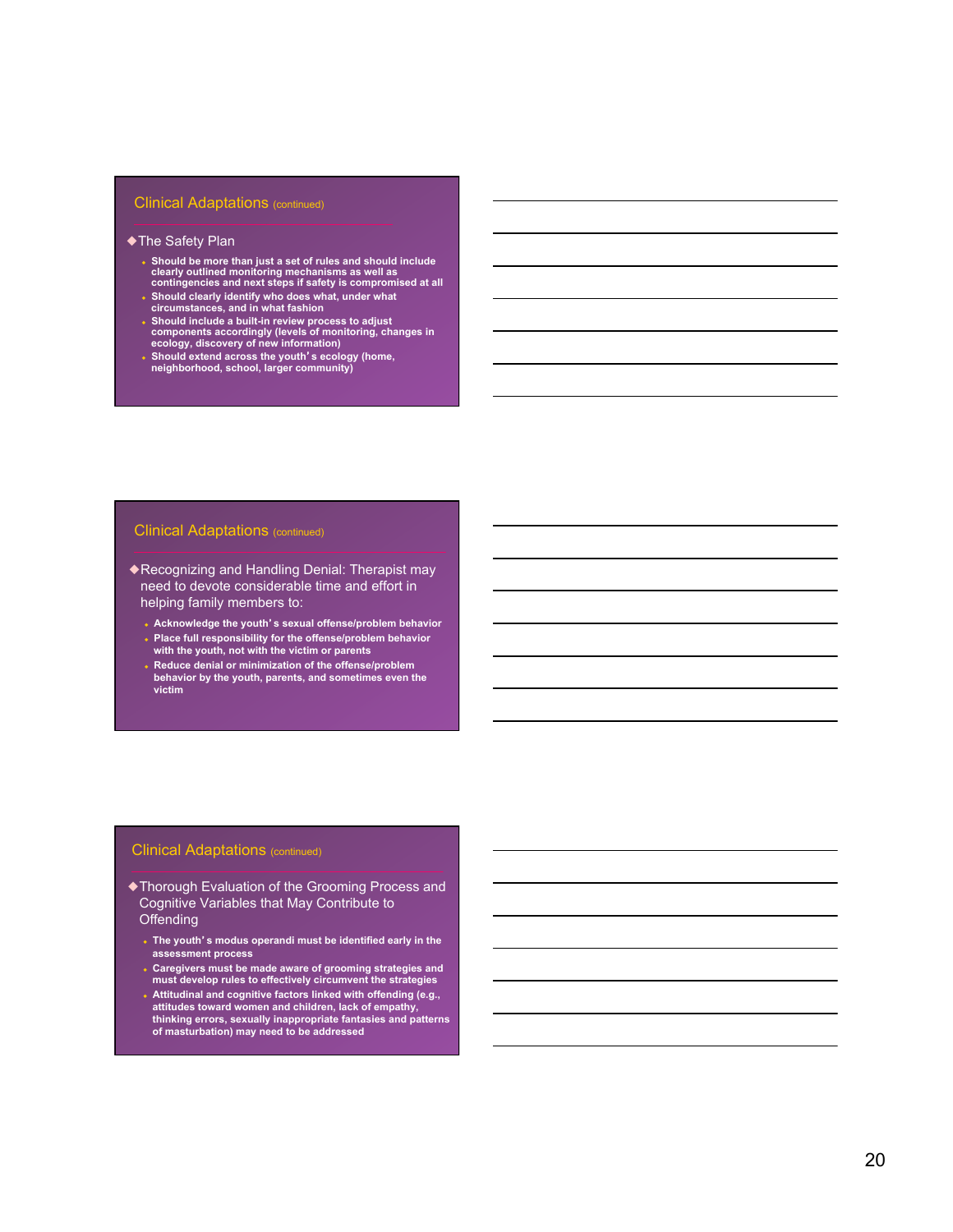#### Clinical Adaptations (continued)

- ◆Assessing the Impact of Sexual Abuse on the Intrafamilial Victim and Determining Related Treatment Needs
	- ◆ **Preparing for disclosure of sexual abuse details**
	- ◆ **Evaluating the impact of sexual victimization**
	- ◆ **Interventions may be needed for behavior problems, PTSD, sexual abuse education, and the grieving process**
	- ◆ **When possible, the victim should be treated by a therapist independent of the MST-PSB team. This therapist can then ensure proper pacing for clarification work and, if indicated, reunification**

#### **Clinical Adaptations (continued)**

- ◆Comprehensive Clarification Work Using a Family Systems Approach
	- ◆ **Typically initiated in sessions involving caregivers and youth**  ◆ **Includes a sequencing process in which the youth provides a detailed account of his/her offending behavior, including both internal and external events**
	- ◆ **Strong emphasis placed on creating a family environment that will provide ultimate support for the victim**
	- Sessions involving the victim occur only after the PSB youth **and caregivers have completed clarification work. Such sessions ideally include the victim**'**s therapist as an advocate and additional source of support for the victim**

#### **Clinical Adaptations (continued)**

- ◆Assessing the Youth's Own Victimization, the Impact of the Abuse, and Related Treatment **Needs** 
	- ◆ **Trauma sensitive interventions**
	- ◆ **Sequencing of interventions**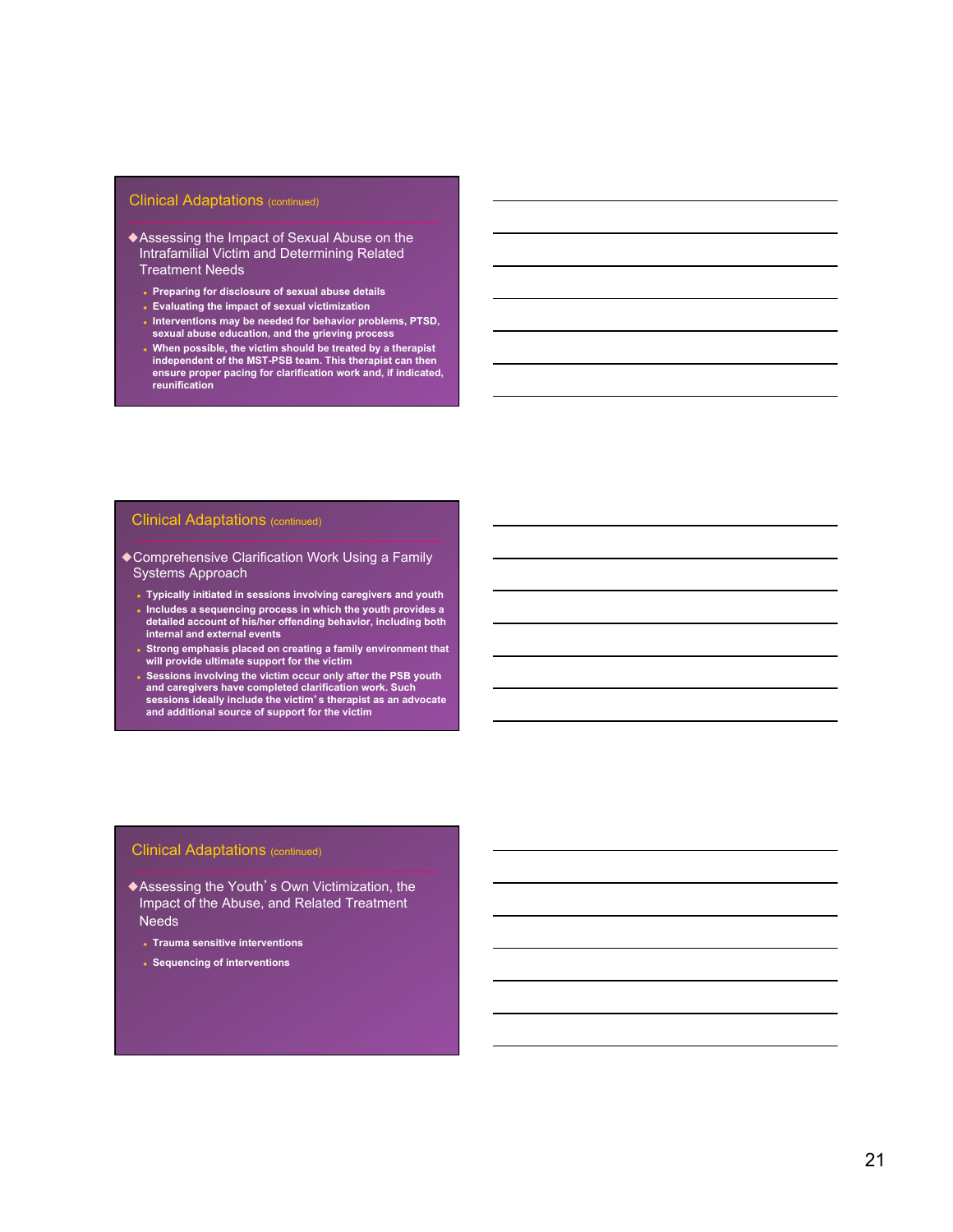#### **Clinical Adaptations (continued)**

- ◆Interventions that Focus on the Development of Friendships Are Often Required
	- ◆ **Understanding causes of peer estrangement and/or rejection (e.g., aggression, low self-esteem)**
	- ◆ **Common problem areas include acquaintanceship skills, communication skills, sharing and cooperation skills, problem-solving and conflict resolution skills**
	- ◆ **Skills-focused sessions with the youth may use modeling, coaching, behavioral rehearsal, and operant learning procedures**
	- ◆ **Ecological support for newly acquired skills is essential**

#### **Clinical Adaptations (continued)**

- ◆Higher Frequency and Intensity of Contact
- ◆Videotaping of Therapy Sessions as Training and Supervision Tools

### Lessons Learned and Some Policy Directions

- 1. Effective treatment for this population differs significantly (i.e., home- and family-based; 24/7 availability of therapists) from the status quo
- 2. Funding for the provision of evidence-based treatments must be competitive (because treatments of no or unknown effectiveness can be more profitable to providers)
- 3. Significant funding must be provided for training in evidence-based treatments and for ongoing quality assurance (funding and training without continuous quality improvement do not guarantee clinical outcomes)